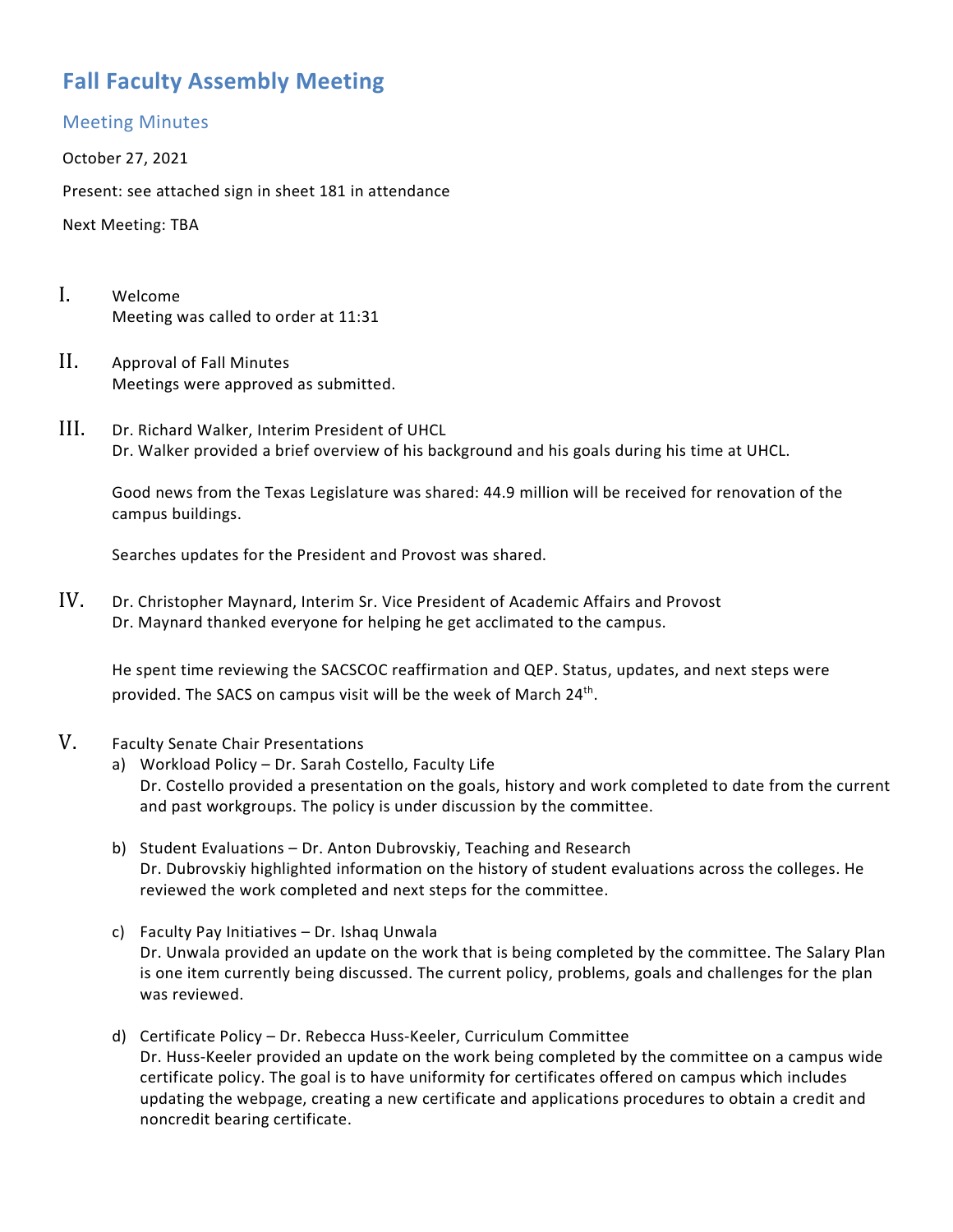Spring Faculty Assembly Meeting March 31, 2021/Zoom Meeting/11:30 am - 1:00 pm Page 2

#### VI. Questions and Answers Dialogue The floor was open to questions for all of the presenters. Questions not addressed during the meeting will be answered and shared to everyone.

#### VII. Announcements A copy of the recording will be placed on the Faculty Senate website.

VIII. Adjournment 12:35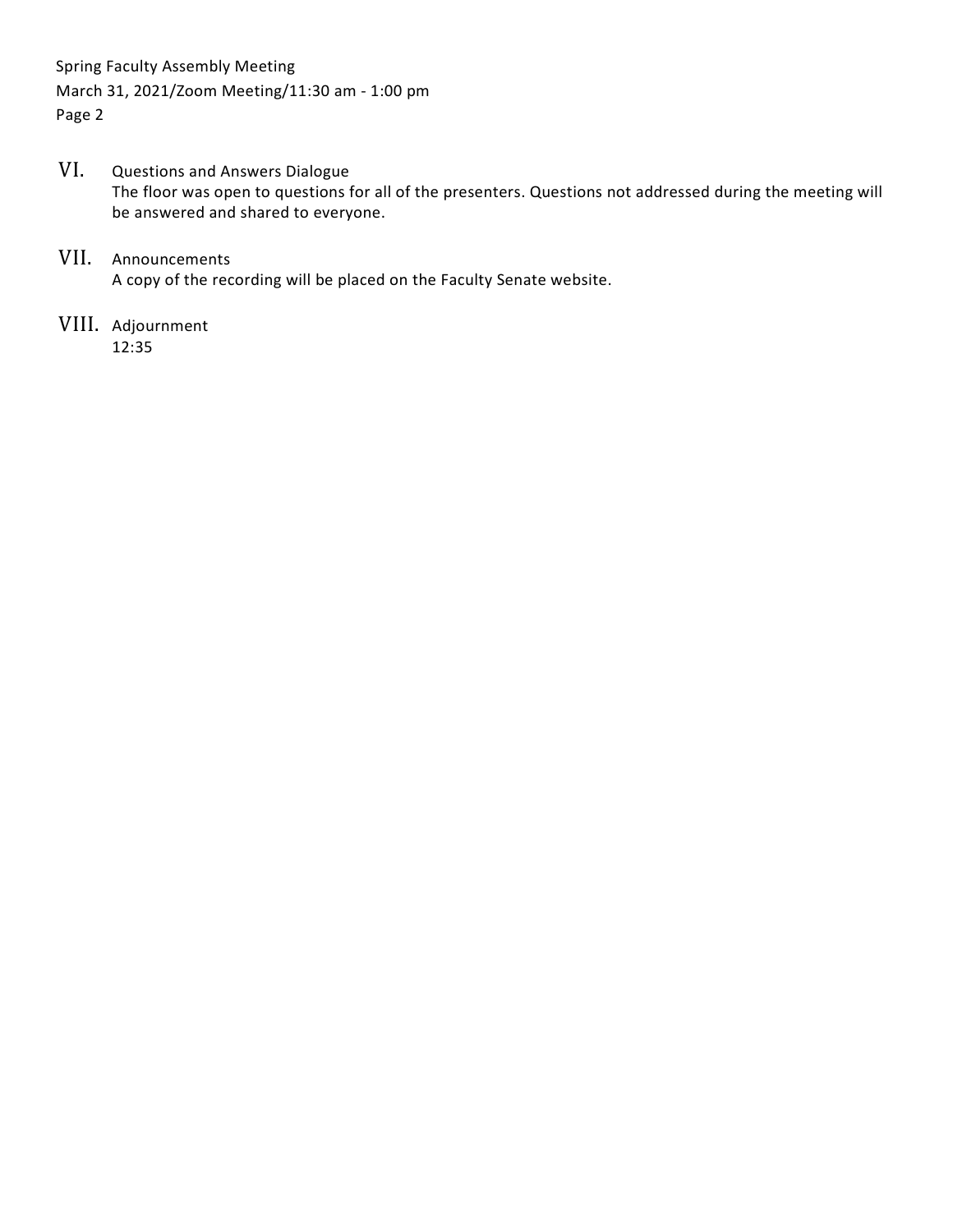# Fall 2021 Faculty Assembly 10/27/2021

| <b>First Name</b> | Last Name                  |
|-------------------|----------------------------|
| Dina              | AbdelZaher                 |
| Krishani          | Abeysekera                 |
| Karen             | Alexander                  |
| Hisham            | Al-Mubaid                  |
| William           | Amonette                   |
| Anne              | Anders                     |
| Comeka            | Anderson Diaz (she/her)    |
| Sharon            | Andrews                    |
| Jen               | Arney                      |
| Femi              | Ayadi                      |
| Sheila            | Baker's                    |
| Robert            | <b>Bartsch</b>             |
| Elizabeth         | <b>Beavers</b>             |
| Yvette            | Bendeck                    |
| Ariful            | Bhuiyan                    |
| Ipek              | <b>Bozkurt</b>             |
| Michael           | <b>Brims</b>               |
| Amber             | <b>Brown</b>               |
| Sue               | <b>Brown</b>               |
| Joan              | <b>Bruno</b>               |
| Serkan            | Caliskan                   |
| Carol             | Carman                     |
| Denise            | Cazes                      |
| Leo               | Chan                       |
| Ashish            | Chandra                    |
| Stephen           | Cherry                     |
| Terry             | Chvala                     |
| J. Mark           | Clardy                     |
| Deb               | Clark                      |
| Sarah             | Costello (she#her)         |
| Stephen           | Cotten                     |
| Caroline          | Crawford                   |
| Mohsen            | Daghooghi                  |
| Soma              | Datta(She/Her/Hers)        |
| Sadegh            | Davari                     |
| <b>RJ</b>         | Davis                      |
| Julianna          | Dean                       |
| John              | Decman                     |
| Chloe             | Diepenbrock (she/her/hers) |
| Dragana           | Djordjevic                 |
| Kimberly          | Dodson                     |
| Anton             | Dubrovskiy                 |
| Neal              | Dugre                      |
| Angela            | Duron-Larson               |
| Sara              | <b>Elkins</b>              |
| Kirk              | English                    |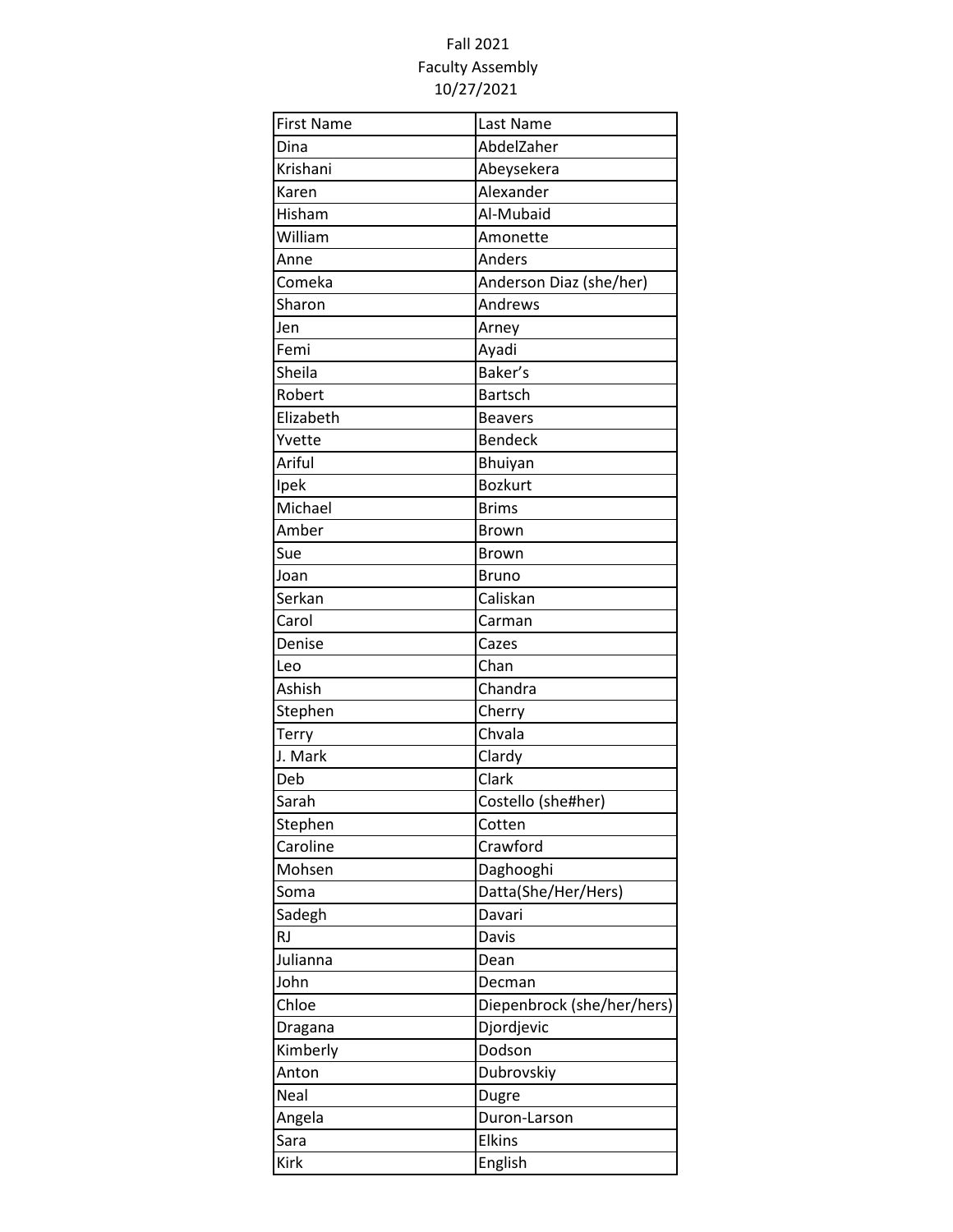| Emily       | Fessler             |
|-------------|---------------------|
| Kelley      | Frierson            |
| Jennifer    | Fritz               |
| Kathleen    | Garland             |
| LeeBrian    | Gaskins             |
| Takisha     | Gastile             |
| Leslie M    | Gauna               |
| Anne        | Gessler [she/her]   |
| Michelle    | Giles               |
| Samuel      | Gladden             |
| Miguel      | Gonzalez            |
| Cindy       | Goode# Librarian    |
| Lisa        | Gossett             |
| Jennifer    | Grace               |
| Shanna      | Graves              |
| Sarah       | Griffin             |
| Stephen     | Gruber              |
| Vicky       | Gu                  |
| Laura       | Guerrero            |
| George      | Guillen             |
| Sharon      | Hall                |
| Youssef     | Hamidi              |
| Khondker    | Hasan               |
| Rashid      | Hasan               |
| Mary        | Hedengren           |
| James       | Helm                |
| <b>Beth</b> | Hentges             |
| Charitha    | Hettiarachchi       |
| Jennifer    | Holland             |
| Cindy       | Howard              |
| Henda       | Hsu                 |
| Rebecca     | Huss-Keeler         |
| Daniel      | Imrecke             |
| Lorie       | Jacobs              |
| Preeti      | Jain                |
| Vivien      | Jancenelle          |
| Kalanka     | Jayalath            |
| Sandra      | Jenkins             |
| Young       | Jeong               |
| Helen       | Jin                 |
| Vanessa     | Johnson             |
| Amanda      | Johnston            |
| Lisa        | Jones               |
| Heather     | Kanenberg [she/her] |
| <b>Nick</b> | Kelling             |
| Angela      | Kelling (she#her)   |
| Monica      | Khural              |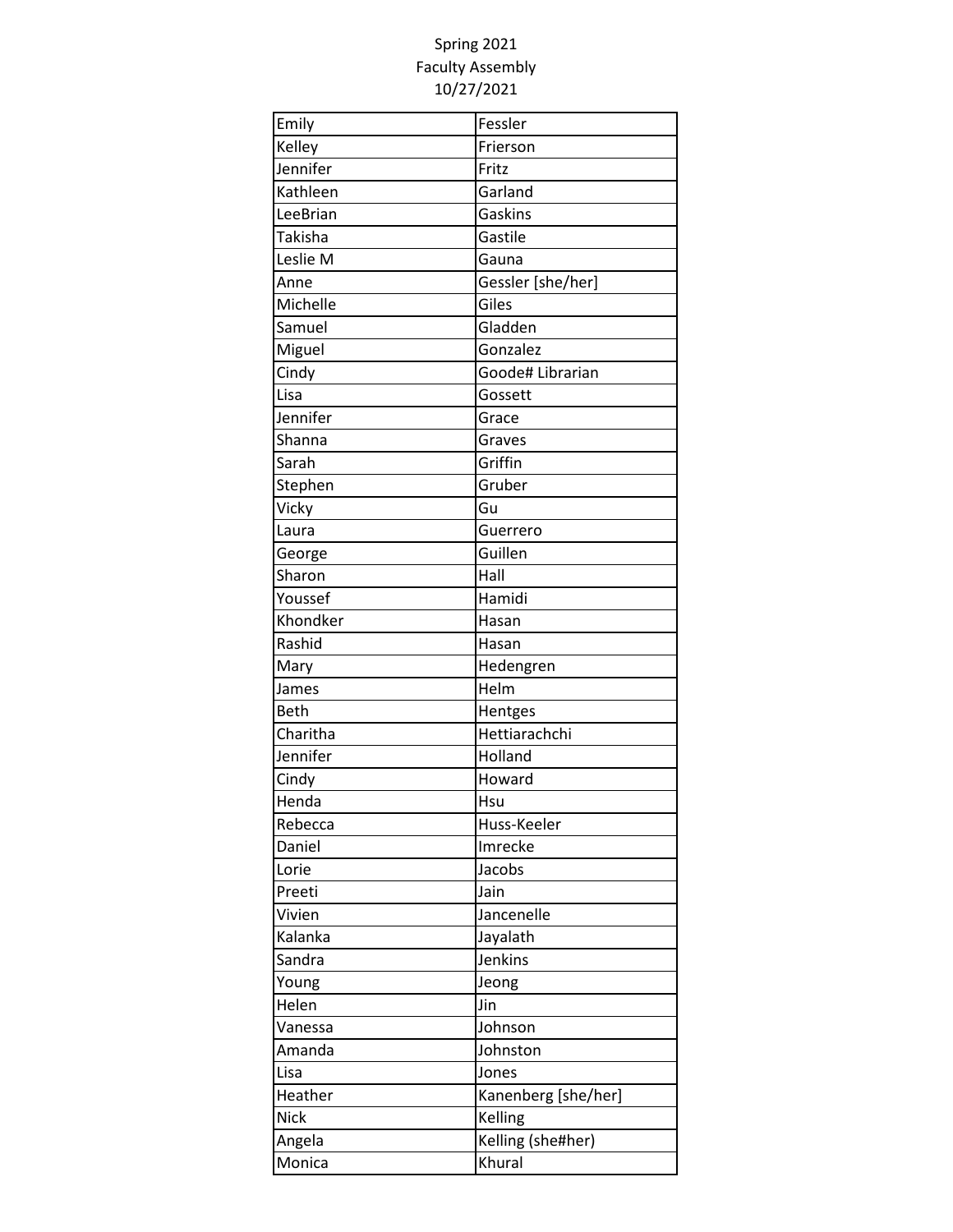| <b>Brent</b>   | Kice                   |
|----------------|------------------------|
| Sehan          | Kim (Dr. Kim)          |
| Dorothy        | Kirkman                |
| Anna           | Klyueva                |
| Hakduran       | Koc                    |
| Christine      | Kovic (she#her)        |
| Tessa          | Kritikos               |
| Isabelle       | Kusters                |
| MIchael        | LaMontagne             |
| Renee          | Lastrapes              |
| Roberta        | Leal                   |
| Dorothea       | Lerman                 |
| Jack           | Lu                     |
| Jiang          | Lu                     |
| Amy            | Lucas (she/her)        |
| Jingjing       | Ma                     |
| Robert         | Maddalozzo             |
| Jason          | Makepeace              |
| Anne           | Marcoline [she/her]    |
| Nataliya       | Markina                |
| Barry          | Marks                  |
| Judith         | Márquez                |
| Samina         | Masood                 |
| Kazi MD        | Masum Billah           |
| Kathryn        | Matthew                |
| Clifton        | Mayfield               |
| Chris          | Maynard                |
| Vivien         | McClendon              |
| Denise         | McDonald               |
| Mike (John)    | McMullen               |
| <b>Beth</b>    | Merfish (she/her/hers) |
| Tim            | Michael                |
| Alex           | Milam                  |
| Jordan         | Mitchell               |
| Georgina       | Moreno                 |
| Valerie        | Morgan                 |
| Sachiyo        | Mukherji               |
| Zack (Zokhrab) | Mustafaev              |
| Janice         | Newsum                 |
| Amy            | Orange                 |
| Veronica       | Ortiz                  |
| Ivelina        | Pavlova-Stout          |
| Joan           | Pedro                  |
| Alfredo        | Perez-Davila           |
| Michelle       | Peters                 |
| Robert         | Phalen                 |
| Jeremy         | Piercy                 |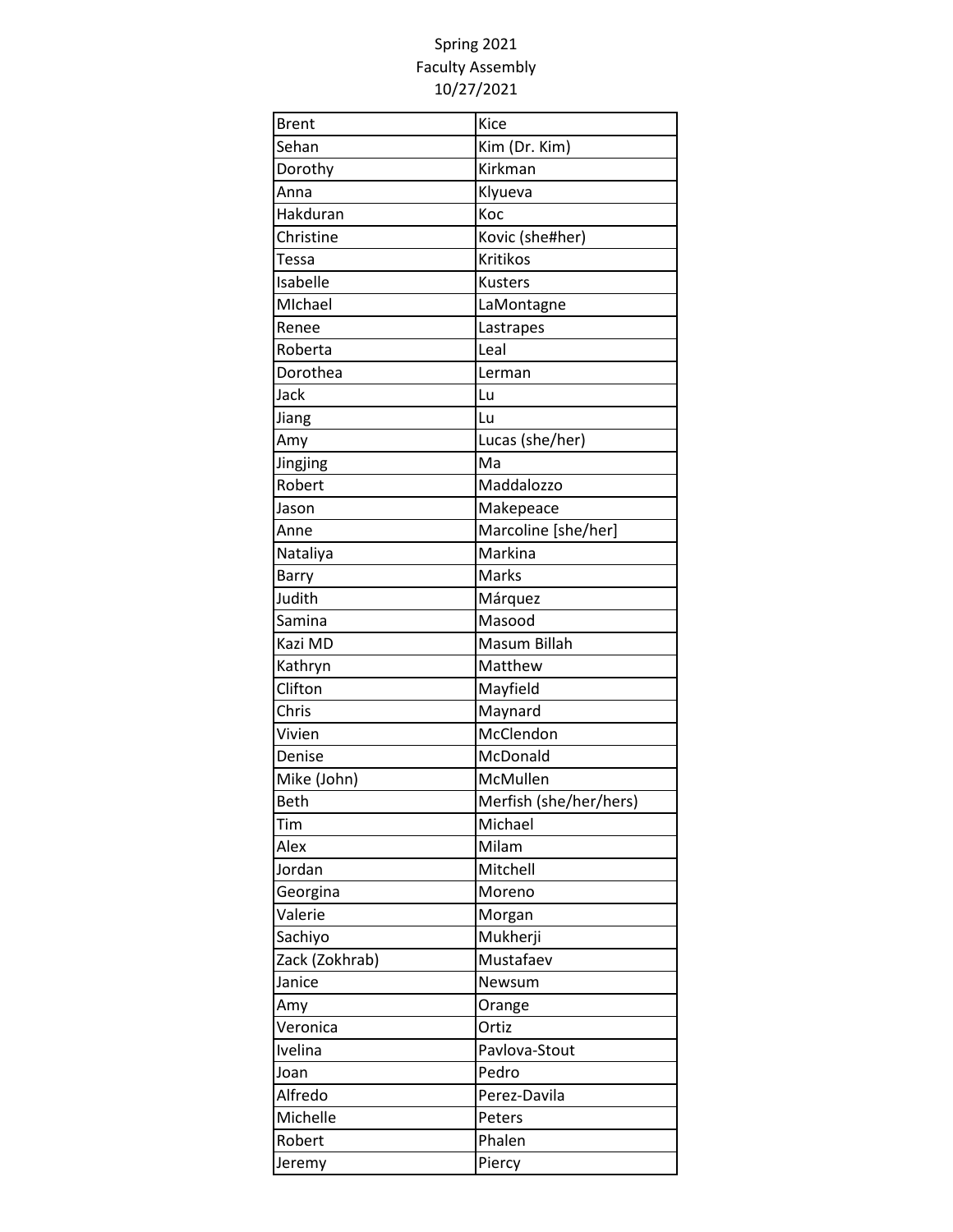| Lynn                | Place                         |
|---------------------|-------------------------------|
| William             | Powers                        |
| Heather             | Pule                          |
| Richard             | Puzdrowski                    |
| Nancy               | Ramirez                       |
| Roberta             | Raymond                       |
| Desdamona           | Rios                          |
| Anthony             | Roberson                      |
| Leroy               | Robinson                      |
| Larry               | Rohde                         |
| Skylar              | Rolf                          |
| Unal                | Sakoglu                       |
| Glenn               | Sanford                       |
| Lory                | Santiago (she/her/ella) (Lory |
| Christal            | Seahorn [she#her]             |
| Randy               | Seevers                       |
| <b>Nicholas</b>     | Shaman                        |
| Gene (Xiaojun)      | Shan                          |
| LieJune             | Shiau                         |
| Mary                | Short                         |
| Rick                | Short                         |
| Debby               | Shulsky                       |
| Felix               | Simieou                       |
| Nate                | Smith                         |
| <b>Brian</b>        | Stephens                      |
| Lisa                | Sublett                       |
| Steven              | Sutherland                    |
| Joyce Delores       | Taylor Sullivan               |
| Angelica            | Tello                         |
| Walter              | Thompson (he/him/his)         |
| Trish               | Trubl                         |
| Ishaq               | Unwala                        |
| Troy                | Voelker                       |
| L. Jean             | Walker                        |
| Richard             | Walker                        |
| Edward              | Waller                        |
| Christine (she/her) | Walther                       |
| Christopher         | Ward                          |
| Carol               | Waters                        |
| Jeff                | Whitworth                     |
| Omah                | Williams-Duncan               |
| Jana                | Willis                        |
| Maria I.            | Wilson (ella (wilsonm)        |
| Paul                | Withey                        |
| Matthias            | Woeckener                     |
| Dawit               | Woldu                         |
| Mike                | Wu                            |